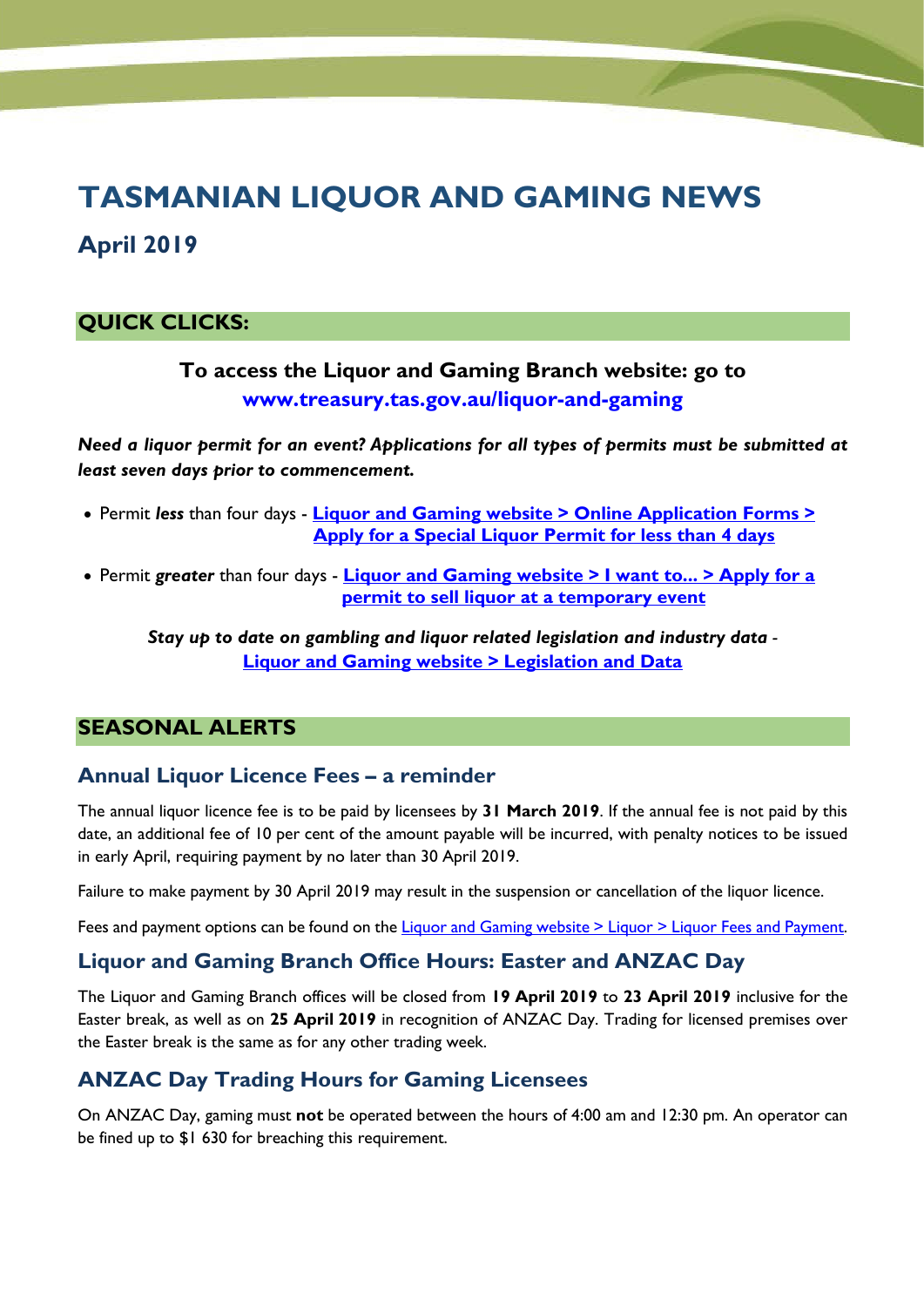# **ANZAC Day Two Up**

The game known as ANZAC Day Two Up can only be played on ANZAC Day, during the hours of 6:00 am to 6:00 pm and on permitted premises. No approval is required. Permitted premises are those permanently occupied by an organisation where the majority of members are former members of the defence forces. These premises are predominantly RSL clubs. At no other time can Two Up be played at these clubs or any other premises.

# **REGULATORY NEWS**

# **CCTV Surveillance Standards**

New CCTV surveillance standards now take effect for new Out of Hours Permits that are issued for more than seven days, where trading exceeds 2am on any day. Any existing permits issued that do not have the new conditions will be reissued on **1 July 2019** to take immediate effect. The new conditions are as follows:

- CCTV recorded surveillance that meets the Commissioner for Licensing Technical Standards for Recorded CCTV Surveillance is to be in operation at all times that the premises is trading under the authority of the permit;
- All CCTV recorded surveillance must be retained for a minimum of 14 days; and
- Access to and/or a copy of recorded surveillance data is to be provided upon request to a Police Officer or an Authorized Officer of the *Liquor Licensing Act 1990,* within seven days of the request.

The new surveillance standards and general guidance on digital surveillance equipment is available on the [Liquor and Gaming website > Liquor > Resources for Licence Holders](https://www.treasury.tas.gov.au/liquor-and-gaming/liquor/resources-for-licence-holders/surveillance-standards) > Surveillance.

# **Introduction of Keypass in Digital iD™: Evidence of Age fact sheet updated**

Following the Commissioner for Licensing's approval of Keypass in Digital iD™ as an acceptable form of identification, the *Evidence of Age Documents* fact sheet produced by the Branch has been updated and can be found on the Liquor and Gaming website [> Liquor > Liquor Guides and Fact Sheets.](https://www.treasury.tas.gov.au/liquor-and-gaming/liquor/liquor-guides-and-fact-sheets) The fact sheet includes information on how to deal with the presentation of a false digital iD. In addition, the training workbooks for the Responsible Service of Alcohol and Responsible Conduct of Gambling courses have been updated to reflect this new form of acceptable identification. All relevant Registered Training Organisations have been provided with the updated workbooks.

# **Compliance of Coin Change Machines update**

As a part of the changes made to the *Responsible Gambling Mandatory Code of Practice for Tasmania*, requirements were implemented in relation to where coin change machines can be located in a gaming machine venue. This process required venue operators to make a submission to the Tasmanian Liquor and Gaming Commission that met the requirements of the Licensed Premises Gaming Licence Rules:

• Coin change machines must be located in the line of sight of the venue's main staffed areas (staff regularly allocated to these areas), be directly supervised by staff, and be in the position approved by the Commission.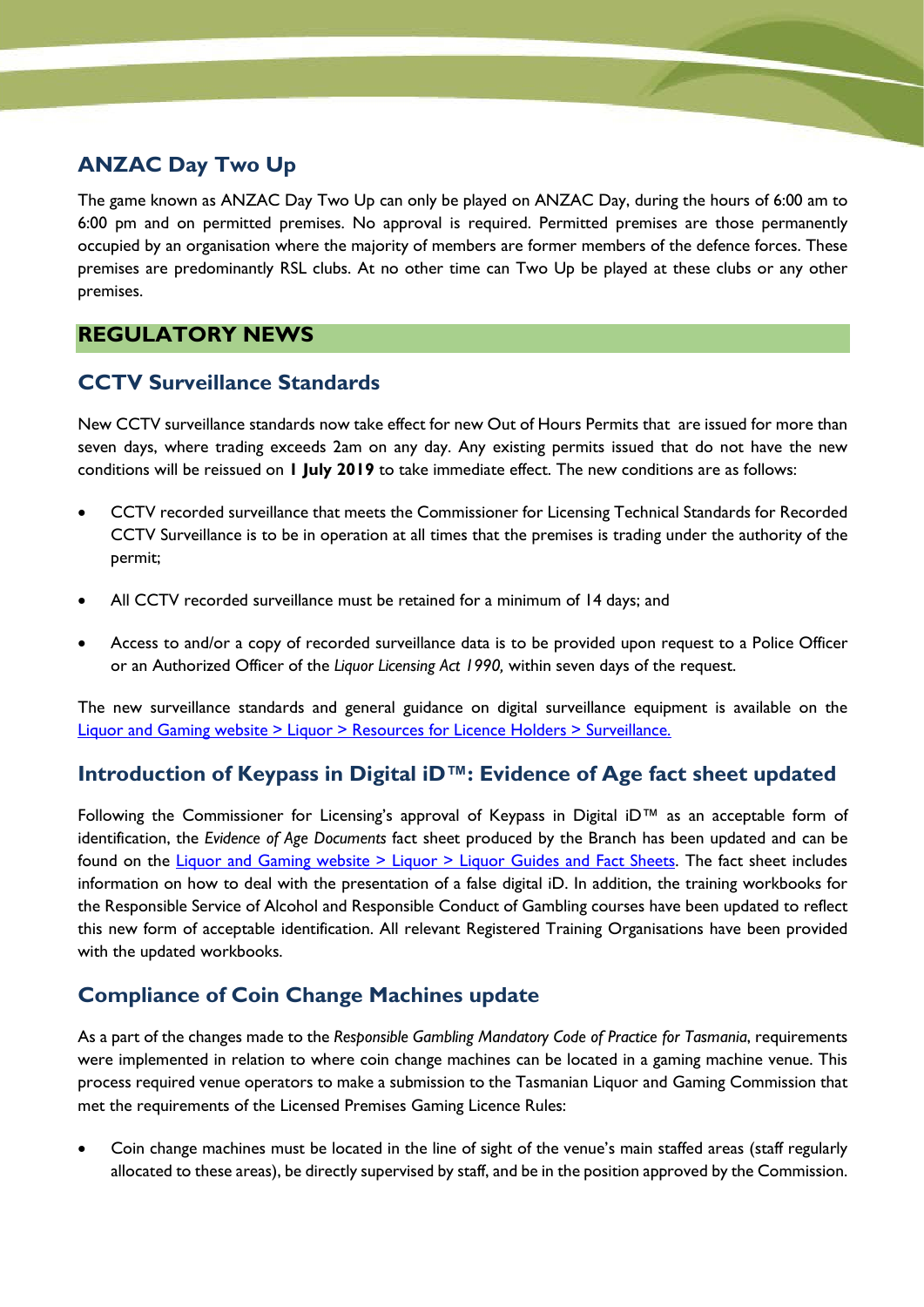The approval process for the location of existing coin change machines has now been completed.

As Liquor and Gaming Compliance Inspectors attend a gaming machine premises as part of their normal inspection program, they will confirm whether the location of the coin change machine(s) in the venue agrees with the location approved by the Commission, and meets the requirements of the Rules. So far, the majority of premises inspected are compliant with their approved coin change machines locations. A small number have required remedial action to ensure compliance with the Rules. In those instances, Inspectors have provided on-site advice to venue staff and then required the provision of a new submission from the venue operator for assessment and approval by the Commission. Please note that non-compliance with the requirements may result in the Commission taking disciplinary action against the venue operator.

Should a venue operator wish to install a new coin change machine, or change the location of an existing coin change machine, they will be required to make a submission to the Commission using the *Approval of Coin Change Machine Location Form* available on the *Liquor and Gaming website > Gambling > Resources for Licence* Holders [> Coin Change Machine Location.](https://www.treasury.tas.gov.au/liquor-and-gaming/gambling/reduce-harm-from-gambling/mandatory-code-of-practice)

#### **New Tasmanian Liquor and Gaming Commission member**

The Branch is pleased to welcome Mr David Hudson as the newest Commission member who will commence from 1 May 2019. David is a former member of the Tasmanian Integrity Commission, the current Chair of the State Grants Commission and has previously worked at a senior level in State Government. David will replace Mr Stuart Barry following the expiration of Stuart's term as a member of the Commission. We recognise and thank Stuart for his commitment and contribution to the Commission's work in regulating Tasmania's gaming and liquor environment; which notably (though not limited to) included the introduction of the Mandatory Code of Practice in 2012 and its first review in 2017.

#### **FAQs**

#### **Can mobile vans sell and serve liquor to customers?**

A mobile van operator considering selling liquor to customers on an occasional basis would need to apply for a Special Permit for each event that they intend to be operating. The exception would be when operating as part of a larger event where the event organiser has a liquor permit covering the entire event. It is important to check with the event organiser first and obtain a copy of the permit to understand what conditions apply. Where an event is not covered by a single liquor permit, each individual who wishes to sell alcohol would need to apply for their own permit. The decision to grant this permit would be dependent on the circumstances in which the liquor is to be sold (ie festival/special event), and the capacity of the applicant to demonstrate that they are able to maintain control over the consumption of liquor.

#### **Can wine tastings be conducted at a premises with an off licence?**

The holder of an off licence is authorised to sell liquor for consumption off the premises only. Tastings may be conducted on the premises without the need for an additional permit *providing* that the tasting is free of charge. If there is a cost associated with the tasting then the premises will need to obtain an on permit. On permit applications must be submitted to the Commissioner for Licensing at least seven days prior to the event and can be submitted using the *Application for an On Permit* form located on the [Liquor and Gaming website](https://www.treasury.tas.gov.au/liquor-and-gaming/liquor/applying-to-sell-liquor/out-of-hours-on-or-off-permits) > Liquor > [Applying to Sell Liquor > Out-of-Hours, On or Off Permits.](https://www.treasury.tas.gov.au/liquor-and-gaming/liquor/applying-to-sell-liquor/out-of-hours-on-or-off-permits)